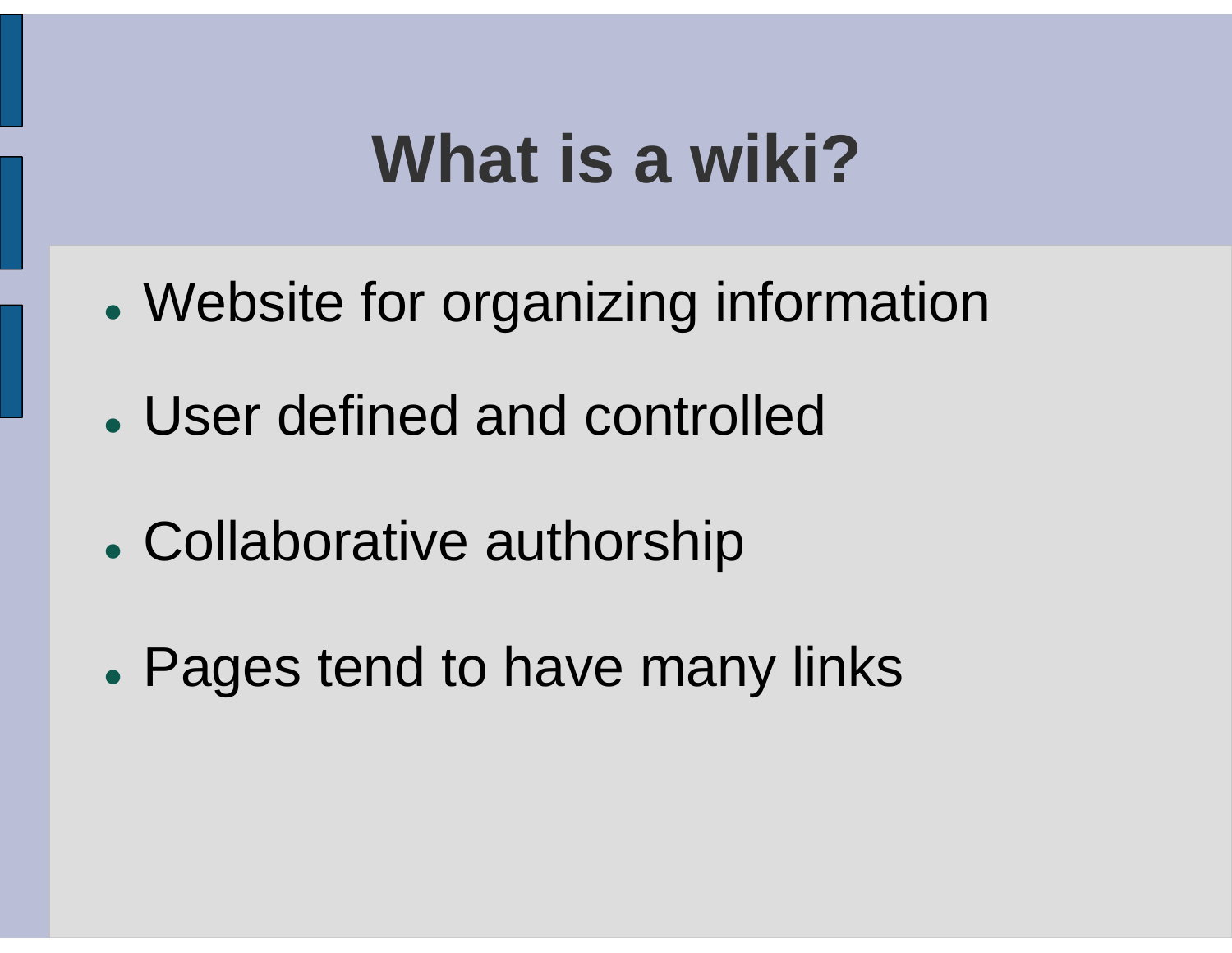# **Why use a wiki?**

- Convenient and easy to edit
- Information is not lost when edited
- Easy to undo mistakes
- Relatively safe to give many people access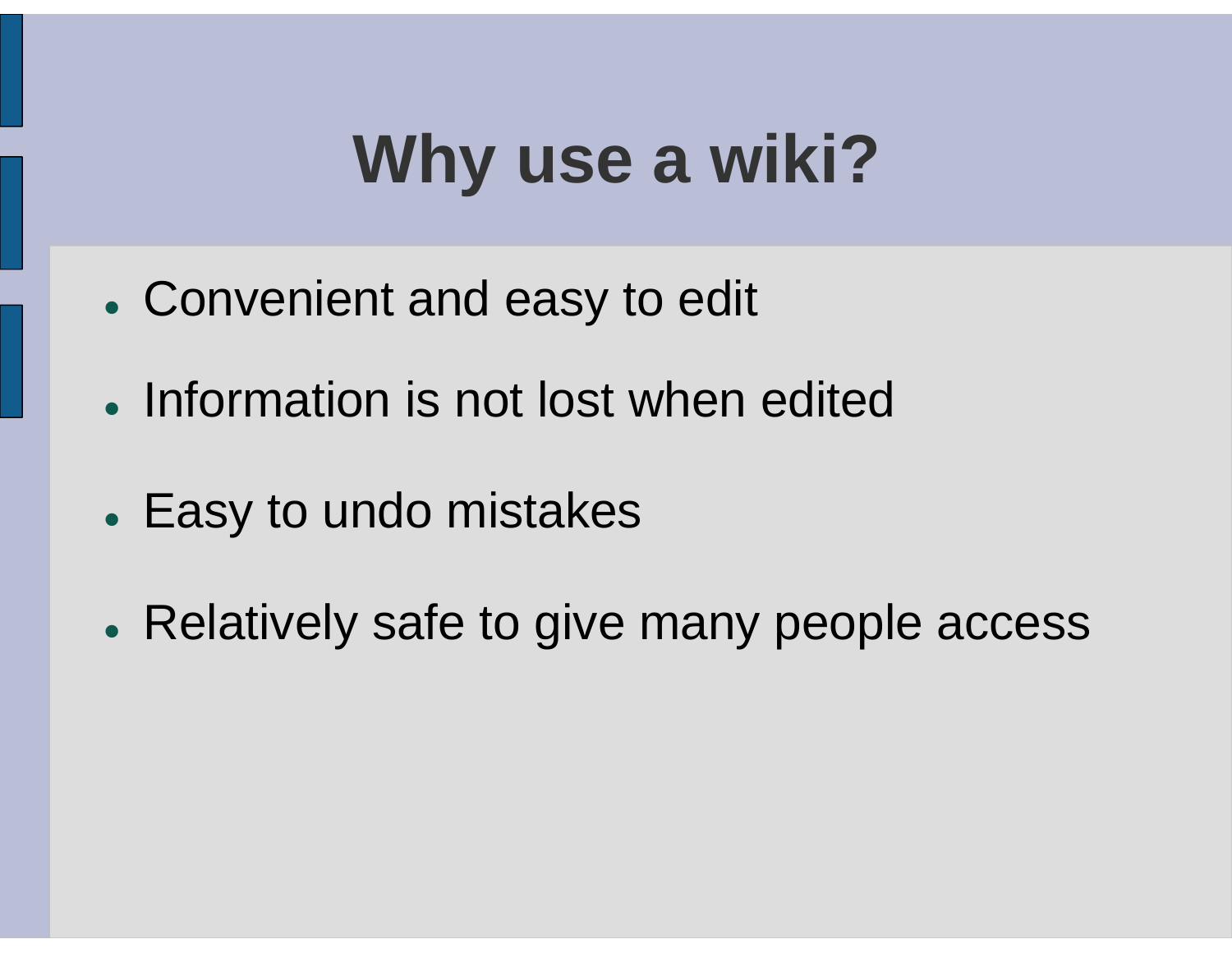### **When to use a wiki**

- Need multiple people to contribute
- Information will change/be added over time
- Want easy cross referencing
- Users do not want to see all information in

one order or at one time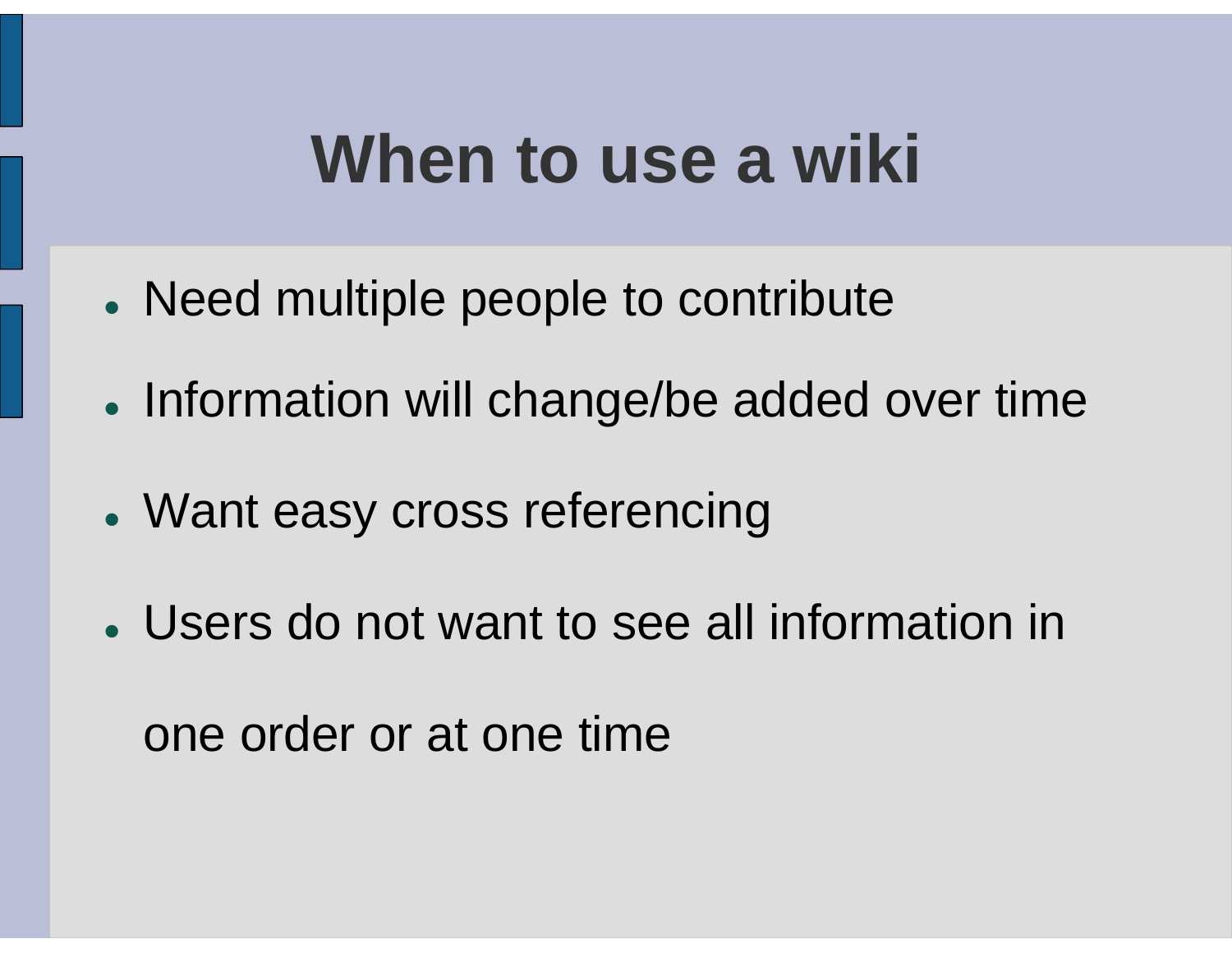### **Hazards of wikis**

- Often sense of no one in charge
- Conflict between users
- Vandalism: graffiti and malicious tampering
- Unintentional inaccuracies
- Difficult to work offline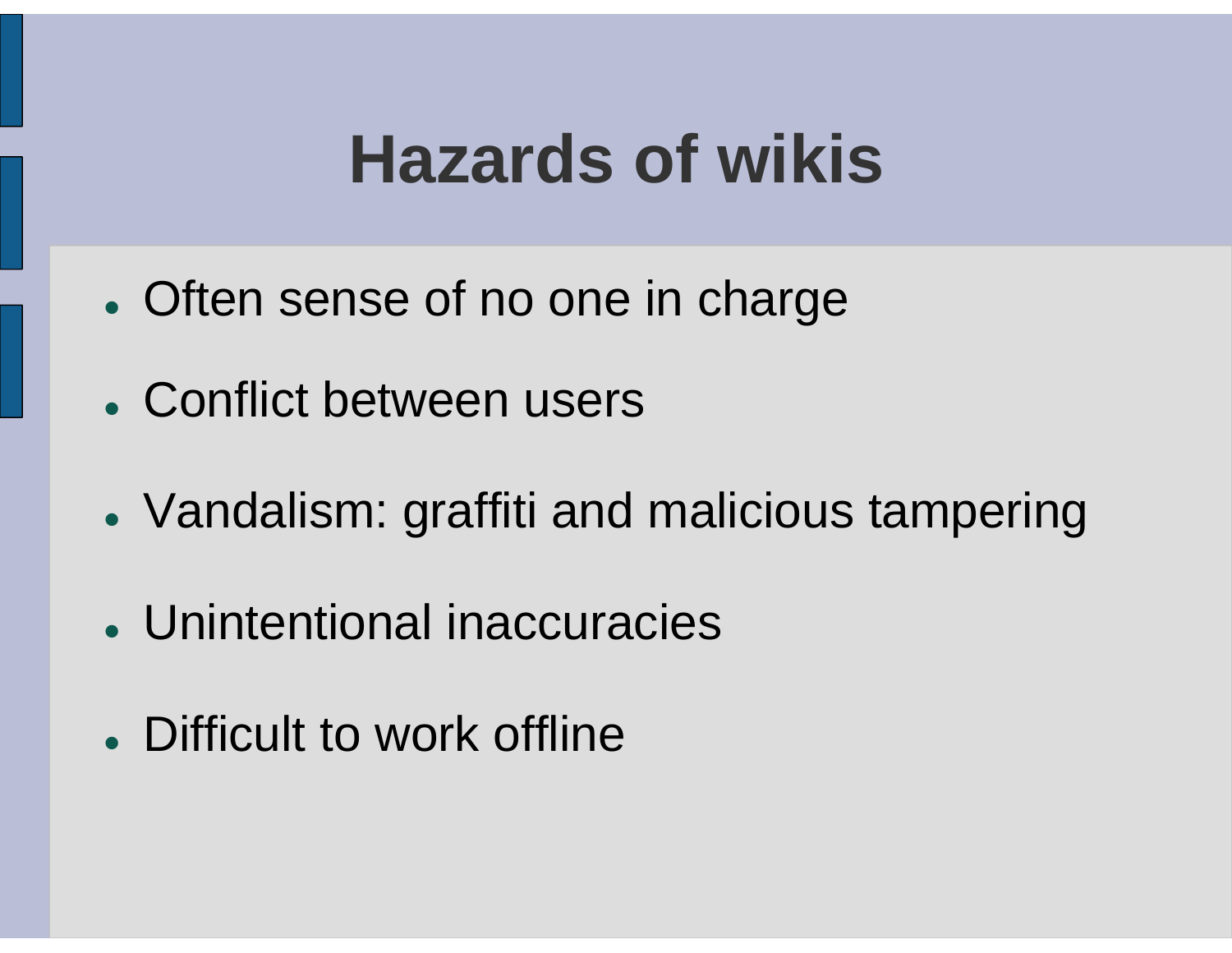# **Wiki Examples**

- Wiki Novel: http://www.amillionpenguins.com
- . World of Warcraft: http://www.wowwiki.org
- Homestar Runner: http://www.hrwiki.org
- Lost: http://www.lostpedia.com
- **. Elemenstor Saga: http://elothtes.pbwiki.com**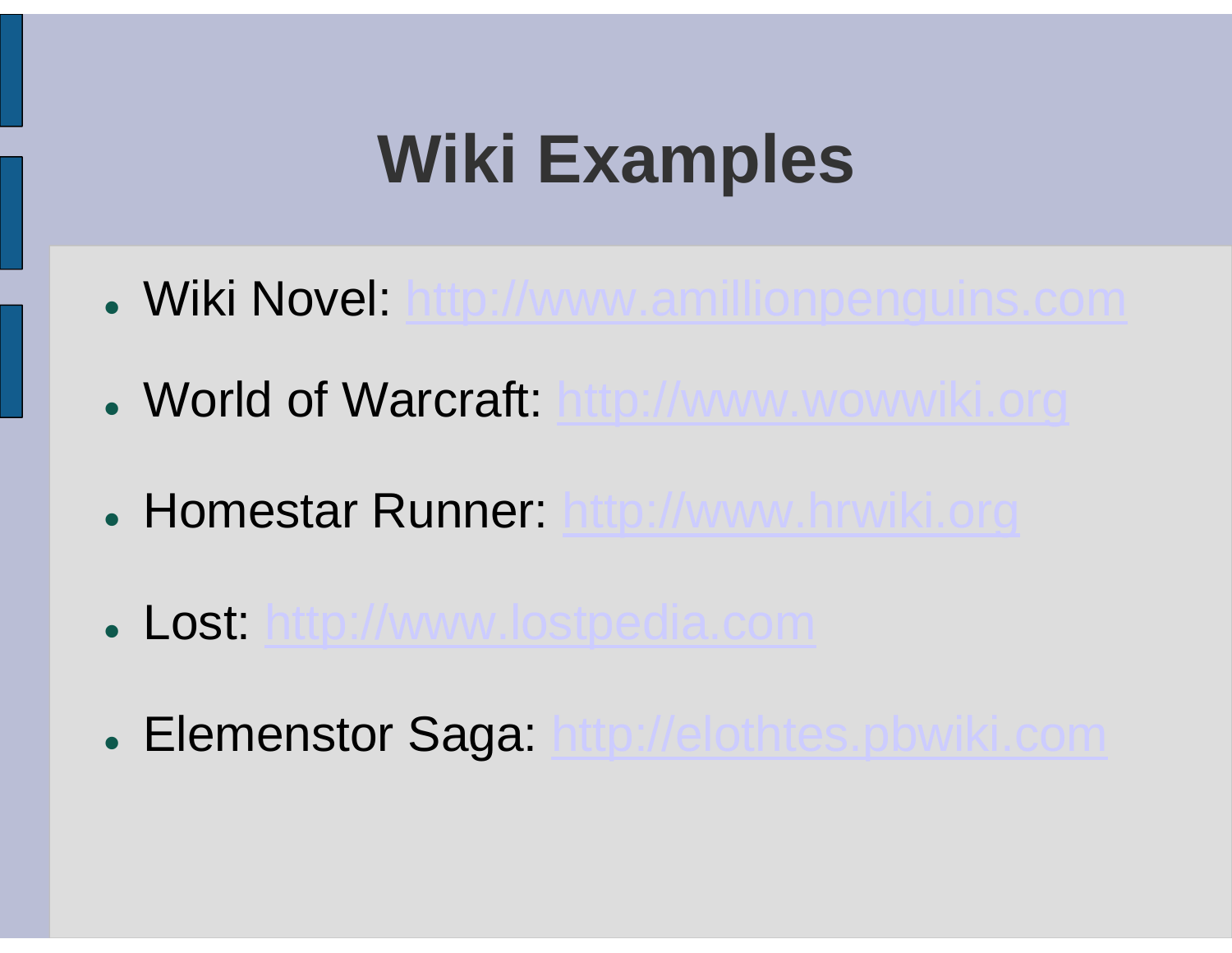# **Wikimedia Family**

- Encyclopedia: http://en.wikipedia.org
- **Dictionary: http://en.wiktionary.org**
- **Quotations: http://en.wikiquote.org**
- News: http://en.wikinews.org
- Books: <u>http://en.wikibooks.org</u>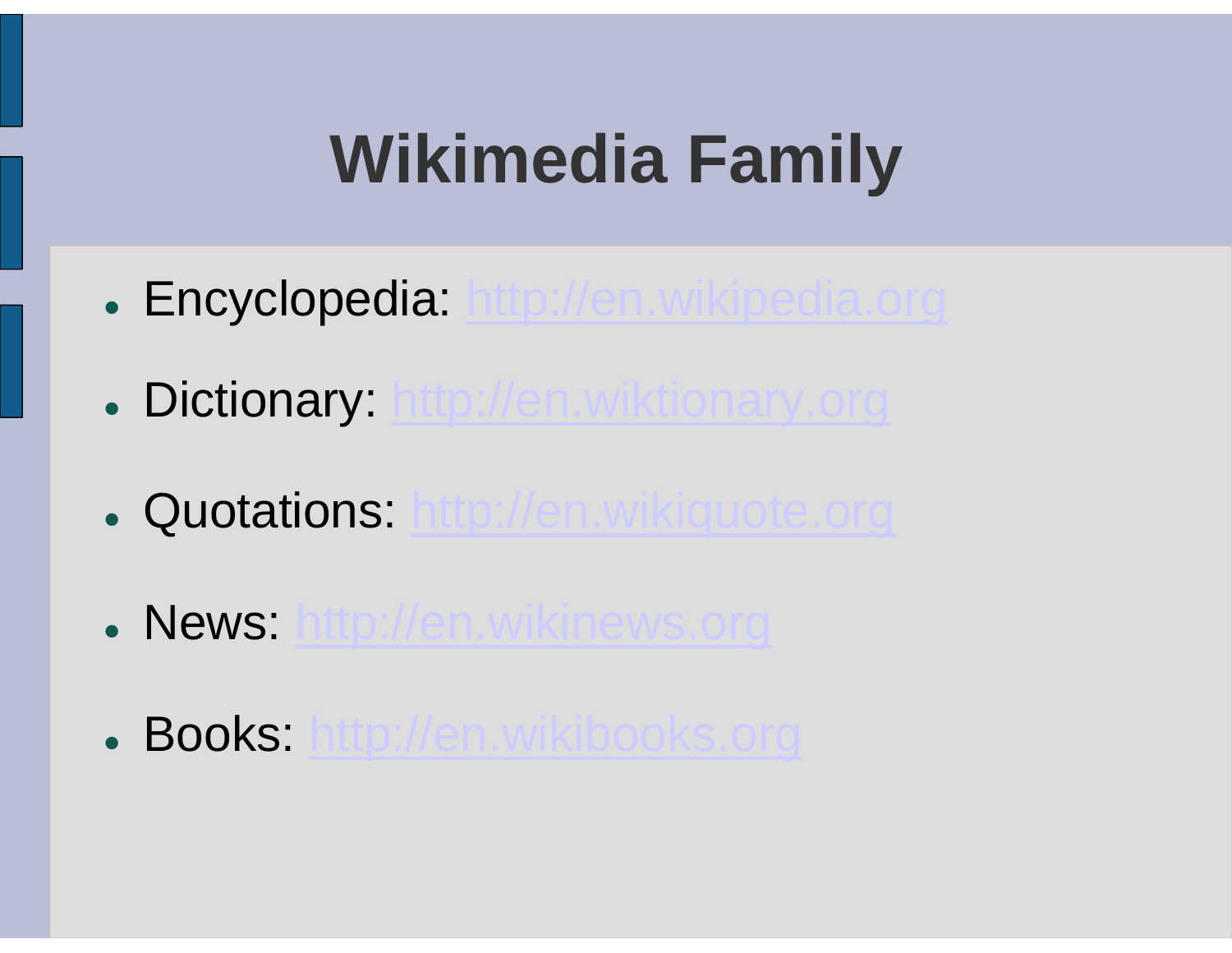### **How to make a wiki**

- Choose a hosting service
	- −– <u>http://www.pbwiki.com</u>
	- −– <u>http://scratchpad.wikia.com</u>
- Register
- Design wiki structure
- Post Data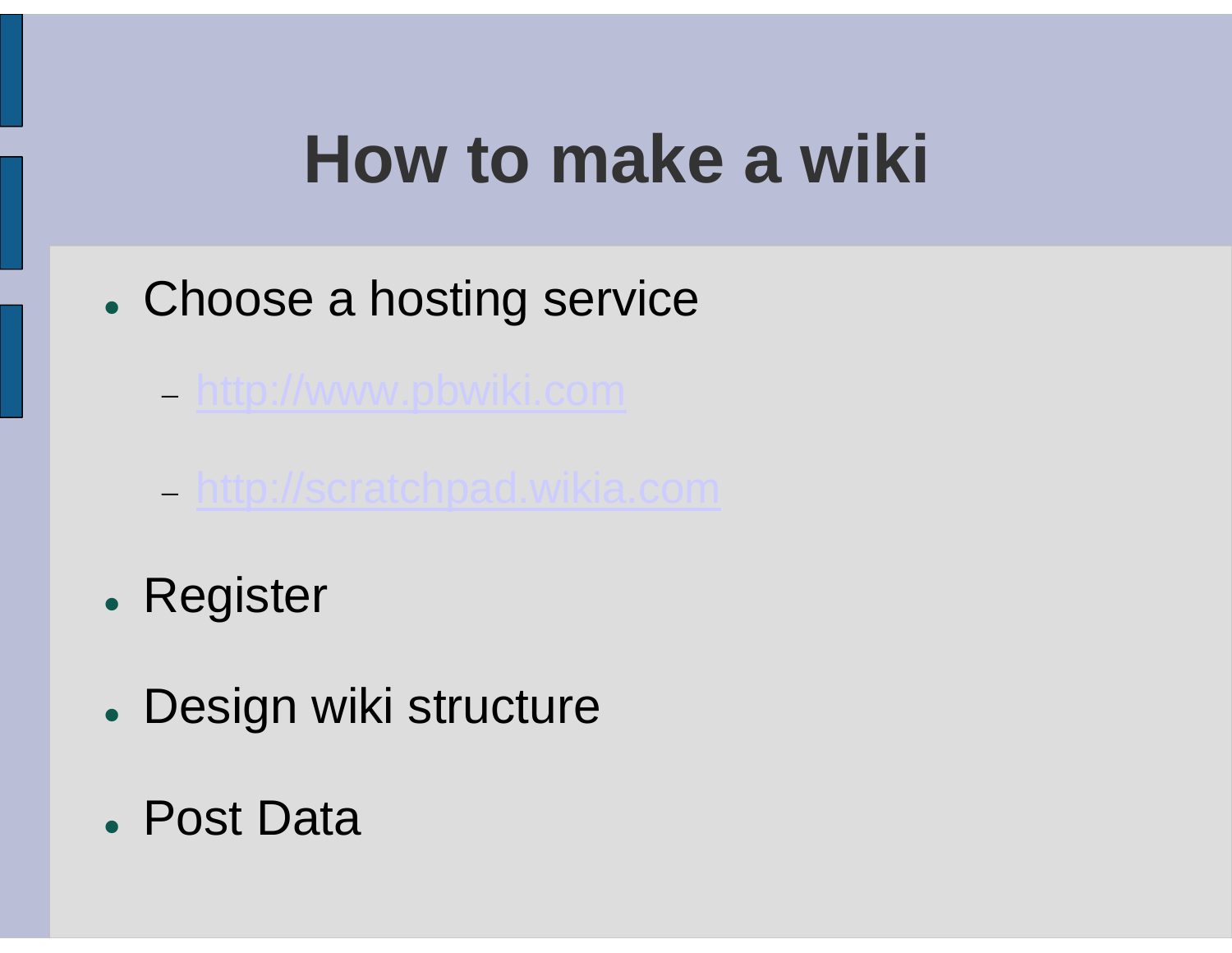# **Design questions**

- Static page list vs. dynamic
- What pages/categories to include
- What should types of pages look like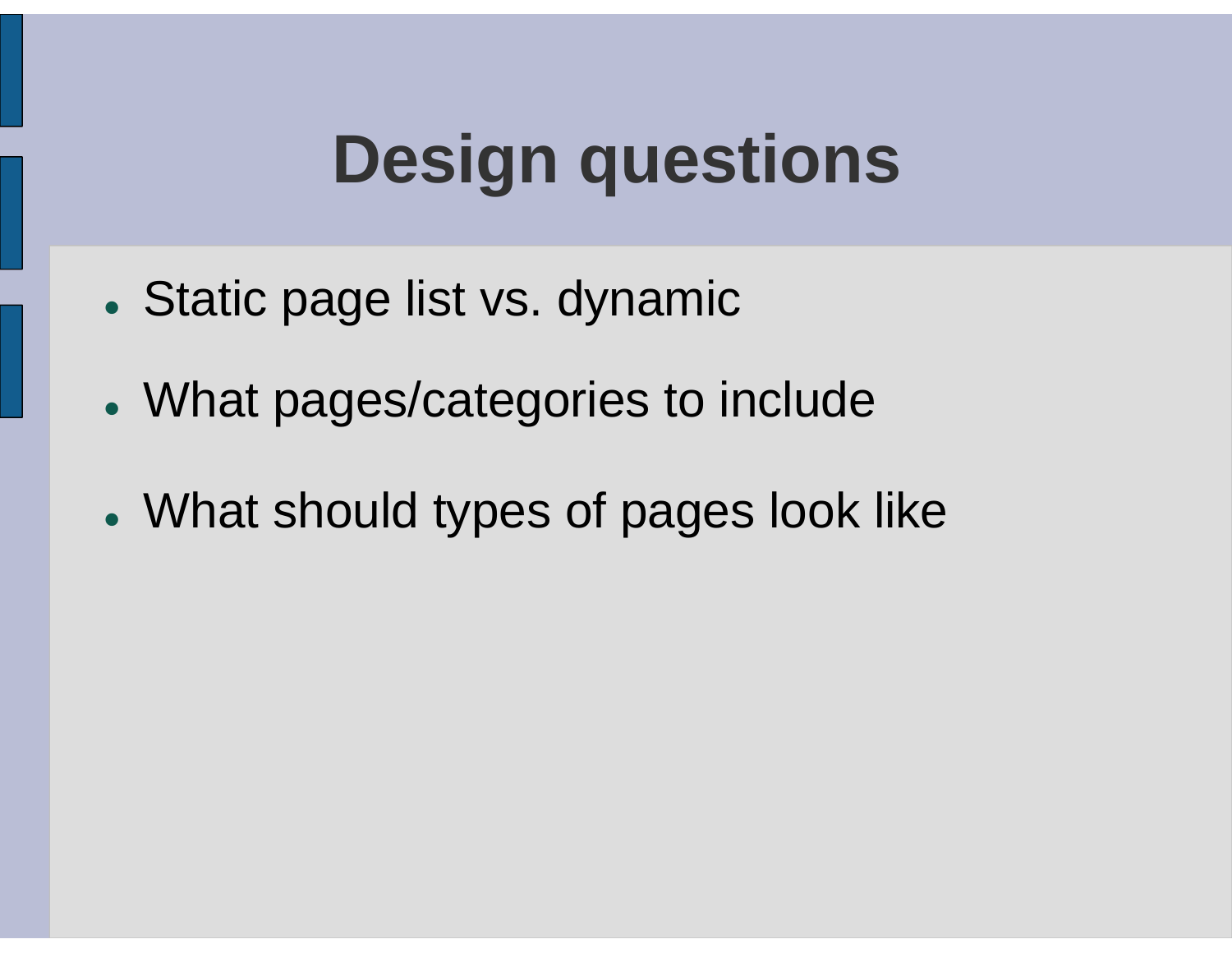# **Set Up Issues**

- Public or Private?
- Who gets access
- When should subsections become their own

pages

• Rules of use